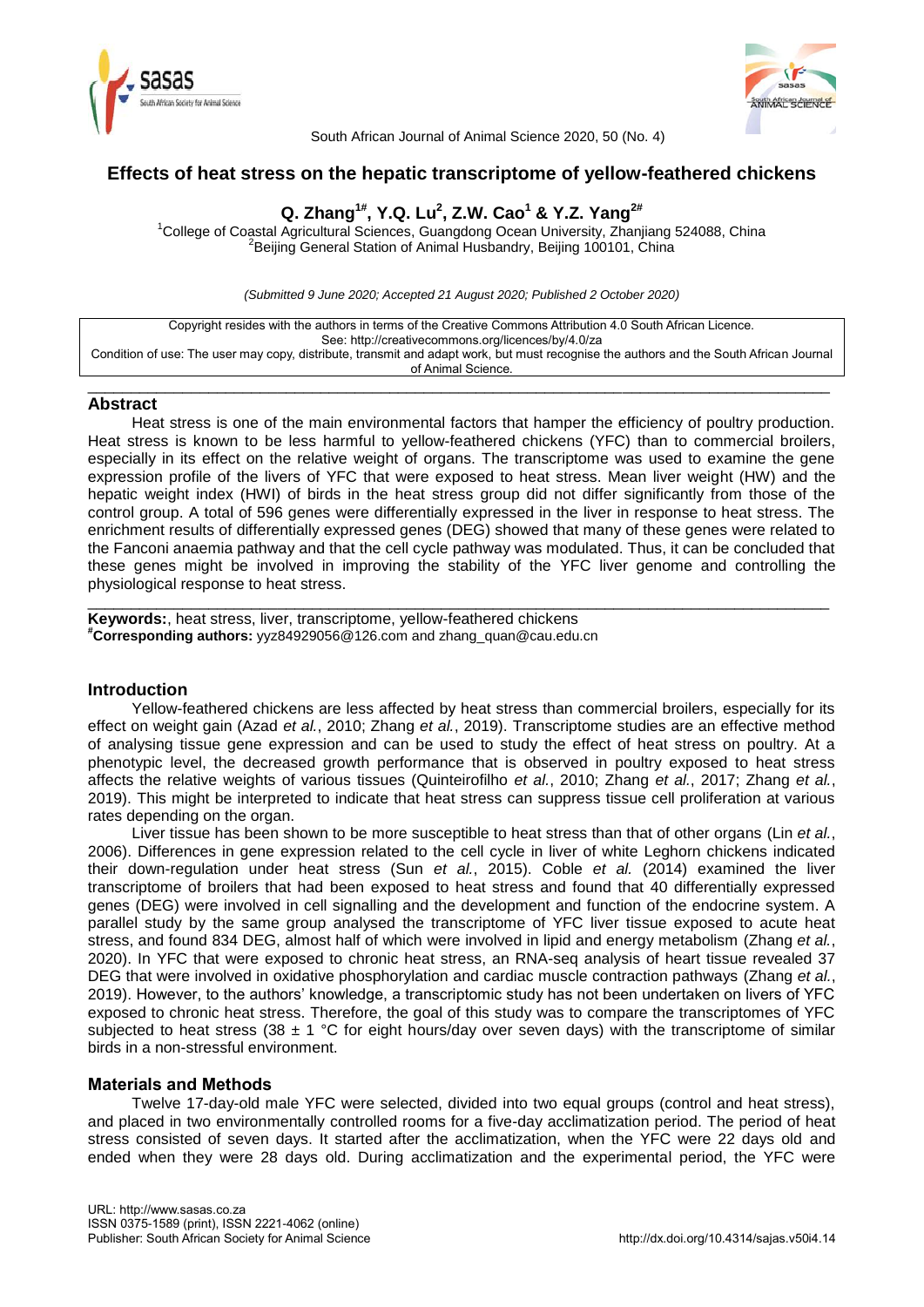provided with ad libitum access to food and water. The heat stress group was exposed to the temperature of 38  $\pm$  1 °C for 8 hours each day (9h00 - 17h00) and was kept at 25  $\pm$  1 °C for the rest of the time. The control group was kept at 25  $\pm$  1 °C, 24 hours a day. Bodyweight (BW) and cloacal temperature (CT) were measured according to [\(Zhang](#page-8-0) *et al.*, 2020; [Zhang](#page-8-1) *et al.*, 2019). All 28-day-old YFC from the treatment and control groups were euthanized at the end of the final day of the heat stress treatment, and their livers were removed. Their hepatic weight (HW) was determined, and the hepatic weight index (HWI) was calculated (HWI = HW/BW × 100%). Twelve liver tissue samples (six control and six heat stress group) were collected and stored at -80 °C for further study. All YFC were cared for and treated in accordance with the Guangdong Ocean University Animal Care and Use Committee guidelines (permit number SYXK 2014-0053).

The total RNA of each liver sample was extracted using TRIzol reagent (Invitrogen) in accordance with the manufacturer's instructions. The RNA-seq libraries of each sample were prepared with the RNA Library Prep Kit for Illumina, according to the manufacturer's recommendations. Illumina HiSeq 4000 platform was used to sequence the 12 individual liver RNA libraries. The software HISAT2 (v2.0.5) was used to map the sequences to the Gallus gallus genome assembly (Kim *et al.*[, 2015\)](#page-7-1), and gene expression levels were quantified as fragments per kilobase million [\(Trapnell](#page-8-2) *et al.*, 2010). The DEG analysis was conducted using DESeq (1.16.1) [\(Anders & Huber, 2010\)](#page-7-2) (*P* <0.05) (false discovery rate (FDR) < 0.01). The functional groups of DEG were determined using DAVID 6.8. All RNA-seq raw data have been submitted to the sequence read archive (SRA) under SRA number PRJNA627128.

The 16 DEG were determined with qRT-PCR, and the 2<sup>-ΔΔCT</sup> method [\(Livak & Schmittgen, 2001\)](#page-7-3) was used to analyse the gene expression levels. The primer pairs are shown in Table 1. The values of BW, HW, HWI, CT and qRT-PCR were analysed with one-way analysis of variance (ANOVA) with SPSS software (v19.0).

| Gene name         | Forward primer              | Reverse primer              | Product length    |
|-------------------|-----------------------------|-----------------------------|-------------------|
|                   |                             |                             |                   |
| FANCA1.64         | TGCGATCGTGTTCCTTCAGA        | TACCAACAGCATCGAGGACC        | 131 bp            |
| FANCG1.66         | TCAAGGCATGGAGAACACCT        | GCAAAGGGTAGTGGAGAGGT        | 146 bp            |
| <b>FANCI0.94</b>  | <b>TCCTGCCTCCACTGAAACTT</b> | <b>TACCAGGCTAGACAGTGCTG</b> | 112 bp            |
| PMS <sub>2</sub>  | <b>CTCTCAGTTCGTTGTGTGCA</b> | TGCTCACAGTTGTTCCTTGC        | 147 bp            |
| APITD1            | AGACCTCGAGATGTTTGCCA        | <b>GCAAGCTCGTCACTCTTCTG</b> | 123 bp            |
| BRCA1             | ACAACAGGGTCAAAGGGTCT        | <b>TAACCCAGTACTGCTTGCCA</b> | 128 bp            |
| BRCA2             | GGAGCAGAAGTGGATCCAGA        | <b>TTCATCCTGCTGCTTTGCTC</b> | 123 <sub>bp</sub> |
| <b>BUB1</b>       | AGCCACTCAGTACCTATGCC        | TCCTTCTCCAACCAAGCTGT        | 122 bp            |
| E2F1              | TTCTGCCCAGGATGTGAACA        | AAATCGTCCTTGCCATGCTC        | 141 bp            |
| MAD2L1            | GAGTGTGACAAGAACGCCAG        | CAGTTTCCAGGAGAGGCAGA        | 130 bp            |
| WEE1              | AGAGCTGAAGGACCTACTGC        | <b>CACCGACGTCCTGGATATGA</b> | 115 bp            |
| CDC <sub>20</sub> | TGCACCAGAGATTCGCAATG        | <b>GCAGCTGAATGATTTCCCCA</b> | 128 bp            |
| CCNA <sub>2</sub> | TGTCAGCGATATCCACACGT        | CCAGCCAGTCCACCAGAATA        | 122 bp            |
| CDK1              | AGGGGTGATTAAACTGGCAGA       | <b>CCTCTGGAGACCTGTACCAC</b> | 104 bp            |
| МСМ6              | ACACAGCCAAACATCTGCAG        | <b>GCCTGAGTCTCTTGAATGCG</b> | 116 bp            |
| PLK1              | TGTCCCTCTGCCTTGAACAA        | <b>CACGTGCAGAGGTAGGGTAA</b> | 140 bp            |
| GAPDH             | TAGTGAAGGCTGCTGCTGAT        | AAGGTGGAGGAATGGCTGTC        | 103 <sub>bp</sub> |

**Table 1** Forward and reverse primers used for qPCR validation of RNA-seq

### **Results and Discussion**

The mean BW at the age of 28 days (BW28) of the heat stress group was lower ( $P = 0.047$ ) than that of the control (Figure 1A). The HW and HWI of the heat stress group did not differ from those of the control (*P* =0.100 and *P* =0.911), indicating normal physiological development of the liver (Figure 1B, 1D). The current measurements of the CT showed that the heat stress treatment (38  $\pm$  1 °C) caused a significantly elevated CT in YFC (Figure 1C).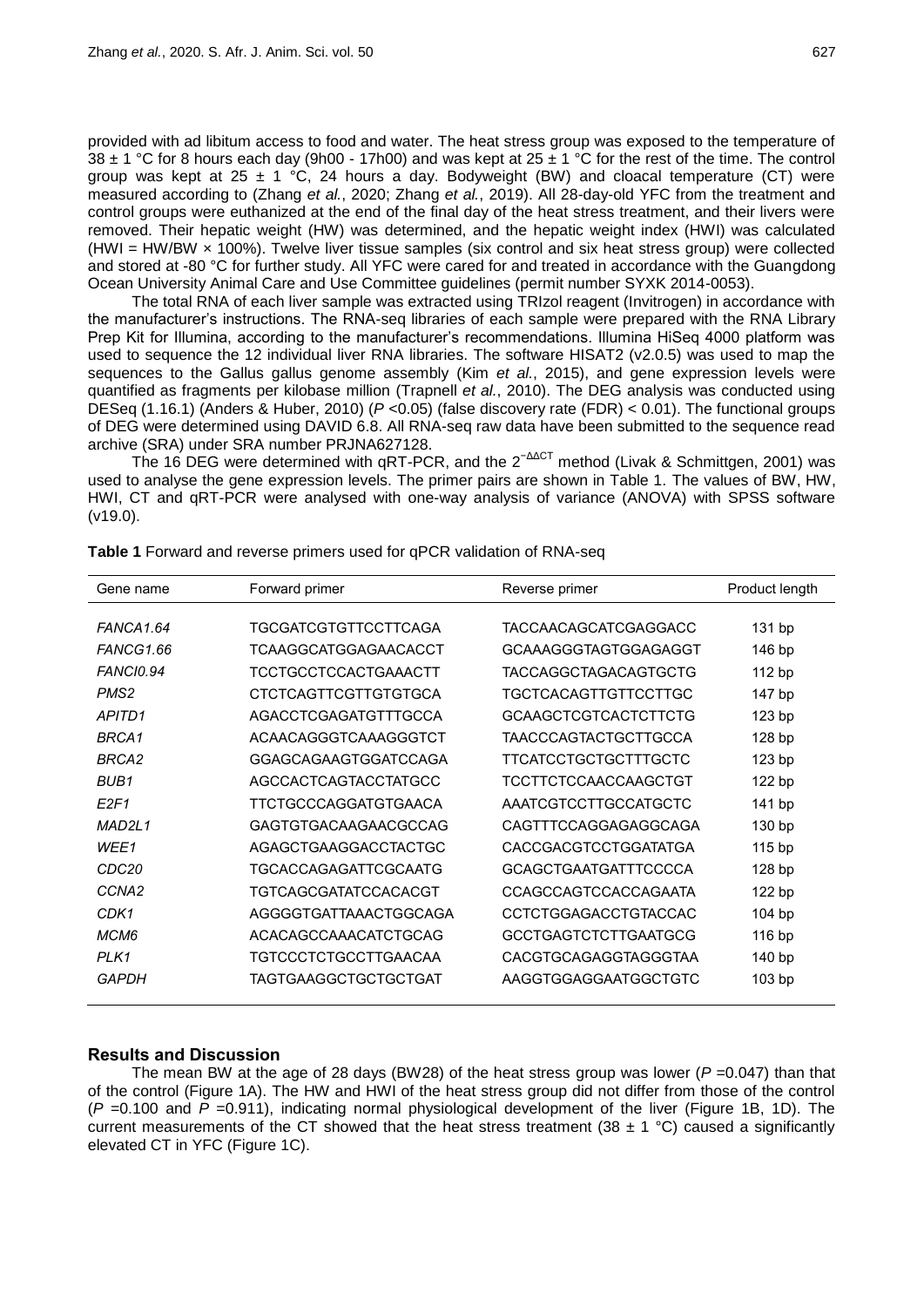

**Figure 1 Mean (± SE) bodyweight (A), hepatic weight (B), cloacal temperature (C) and hepatic weight index** (D) of yellow-feathered chickens subjected to heat stress (open bars) and contemporary control birds (solid bars) \*(*P* <0.05) and \*\*\*(*P* <0.001)

The total clean reads of these DEG ranged from 43 to 52 million, and approximately 93% of the clean reads were mapped to the reference genome of the chicken, of which 78% were mapped to exons (Table 2). A total of 596 DEG (*P* <0.05, FDR < 0.01) were found in response to heat stress in their livers (Figure 2). The 368 and 228 were up-regulated and down-regulated expressions. The log2 (fold change) induced by heat stress ranged from -6.33 to 8.54.

**Table 2** Number of raw, clean, mapped and uniquely reads for hepatic transcriptome of yellow-feathered chickens subjected to heat stress and contemporary control birds

| cDNA library | Raw reads  | Clean reads  | Mapped reads | Uniquely mapped | Exon mapped $(\% )$ |
|--------------|------------|--------------|--------------|-----------------|---------------------|
|              |            |              |              |                 |                     |
| Control 1    | 46,408,340 | 44,705,112   | 42,214,283   | 41,202,210      | 83.34               |
| Control 2    | 51,286,396 | 49,489,496   | 46,795,734   | 45,676,045      | 82.77               |
| Control 3    | 46,890,308 | 45,026,922   | 42,655,688   | 41,640,537      | 83.66               |
| Control 4    | 46,837,116 | 44,498,392   | 40,560,906   | 39,809,319      | 73.05               |
| Control 5    | 45,924,804 | 43,796,568   | 40,135,752   | 39,426,354      | 71.36               |
| Control 6    | 45,741,030 | 43,586,872   | 39,330,746   | 38,572,107      | 74.10               |
| HS group 1   | 47,229,822 | 45, 163, 122 | 42,687,367   | 41,657,734      | 82.57               |
| HS group 2   | 47,381,304 | 45,276,764   | 42,951,268   | 41,773,468      | 83.71               |
| HS group 3   | 45,788,802 | 43,814,718   | 41,424,514   | 40,302,827      | 83.65               |
| HS group 4   | 47,321,782 | 45,177,940   | 41,519,533   | 40,800,706      | 73.30               |
| HS group 5   | 53,435,846 | 51,197,804   | 47,057,005   | 46,270,076      | 71.42               |
| HS group 6   | 46,292,372 | 44,238,778   | 40,599,199   | 39,911,081      | 72.44               |
| Average      | 47,544,826 | 45,497,707   | 42,327,666   | 41,420,205      | 77.95               |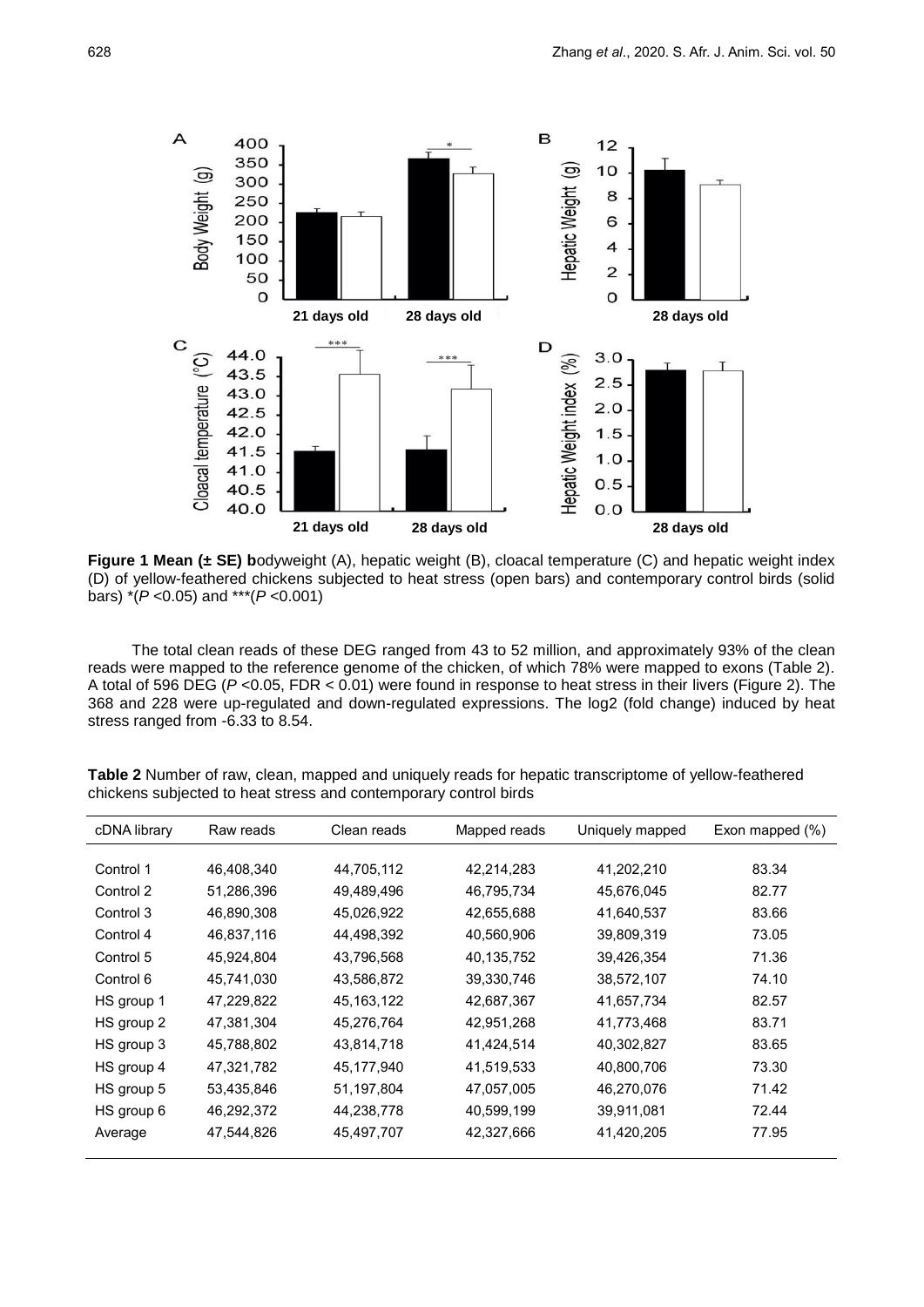

**Figure 2** Volcano plot of differentially expressed genes in heat stress yellow-feathered chickens compared with the control birds

DAVID (Huang *et al.*, 2009) was used to analyse the gene ontology terms for DEG to investigate the biological processes related to heat stress. The enriched biological process terms (FDR <0.05) of the DEG expressed in the liver were related to chromosome segregation and cell division (Figure 3). The Kyoto encyclopaedia of genes and genomes (KEGG) [\(Kanehisa & Goto, 1999\)](#page-7-4) pathway analysis of these DEG revealed the enrichment of two pathways (*P* <0.05, FDR < 0.01), namely the Fanconi anaemia pathway and the cell cycle pathway (Table 3). Ten DEG (*FANCA, FANCG, FANCI, PMS2, APITD1, BRCA1, BRCA2, EME1, POLN,* and *UBE2T*) were associated with the Fanconi anaemia pathway, whereas fourteen (*BUB1, E2F1, MAD2L1, TTK, WEE1, CDC20, CDC45, CCNA2, CCNB2, CDK1, CDKN2C, MCM6, PTTG1,* and *PLK1*) were associated with the cell cycle pathway. Interestingly, these DEG were up-regulated in the current experiment and verified by qRT-PCR (Figure 4). The current results suggest that the liver of YFC might provide a molecular mechanism defending against heat stress.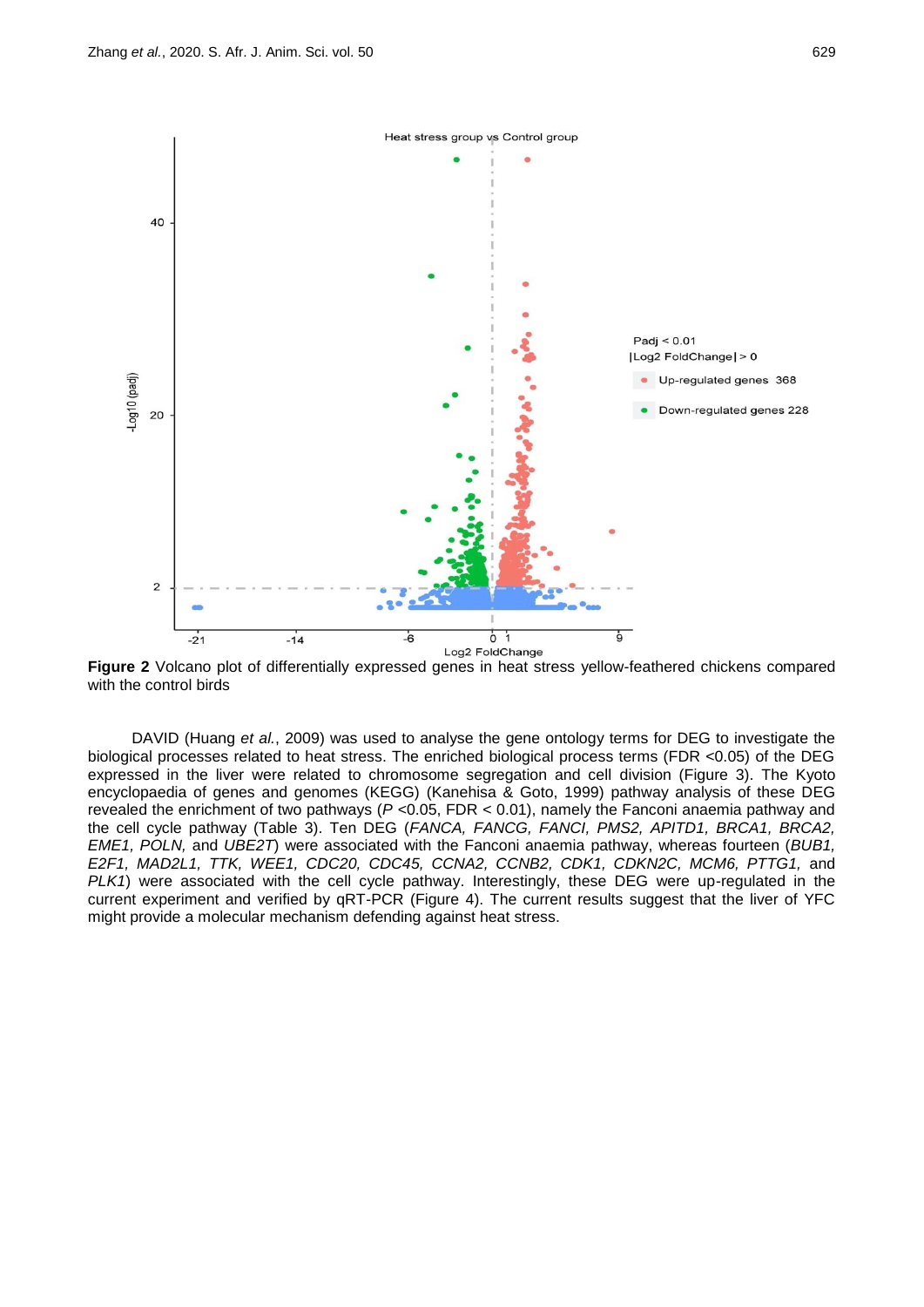| <b>KEGG pathway</b>        | P-value  | FDR.  | Gene names                                                                                                                                                                                   | Gene description                                                                                                                                                                                                                                                                                                                                                                                                                              |
|----------------------------|----------|-------|----------------------------------------------------------------------------------------------------------------------------------------------------------------------------------------------|-----------------------------------------------------------------------------------------------------------------------------------------------------------------------------------------------------------------------------------------------------------------------------------------------------------------------------------------------------------------------------------------------------------------------------------------------|
| Fanconi anaemia<br>pathway | 1.54E-05 | 0.017 | <b>FANCA</b><br><b>FANCG</b><br><b>FANCI</b><br>PMS <sub>2</sub><br>APITD1<br>BRCA1<br>BRCA2<br>EME <sub>1</sub><br><b>POLN</b><br>UBE2T                                                     | Fanconi anaemia complementation group A<br>Fanconi anaemia complementation group G<br>Fanconi anaemia complementation group I<br>PMS1 homolog 2<br>Centromere protein S<br>Breast cancer 1<br>Breast cancer 2<br>Essential meiotic structure-specific endonuclease 1<br>Polymerase (DNA) Nu<br>Ubiquitin conjugating enzyme E2 T                                                                                                              |
| Cell cycle                 | 3.78E-05 | 0.042 | BUB <sub>1</sub><br>E2F1<br>MAD <sub>2L1</sub><br>TTK<br>WEE1<br>CDC <sub>20</sub><br>CDC45<br>CCNA <sub>2</sub><br>CCNB <sub>1</sub><br>CDK1<br>CDKN <sub>2C</sub><br>MCM6<br>PTTG2<br>PLK1 | BUB1 mitotic checkpoint serine/threonine kinase<br>E2F transcription factor 1<br>MAD2 mitotic arrest deficient-like 1<br><b>TTK protein kinase</b><br>WEE1 G2 checkpoint kinase<br>Cell division cycle 20<br>Cell division cycle 45<br>Cyclin A2<br>Cyclin B1<br>Cyclin-dependent kinase 1<br>Cyclin-dependent kinase inhibitor 2C<br>Minichromosome maintenance complex component 6<br>Pituitary tumour-transforming 2<br>Polo like kinase 1 |

## **Table 3** KEGG pathway enriched analysis for differentially expressed genes



**Figure 3** Histogram displaying gene ontology terms of differentially expressed genes enrichment in group subjected to heat stress

BP: biological processes, CC: cellular components, MF: molecular functions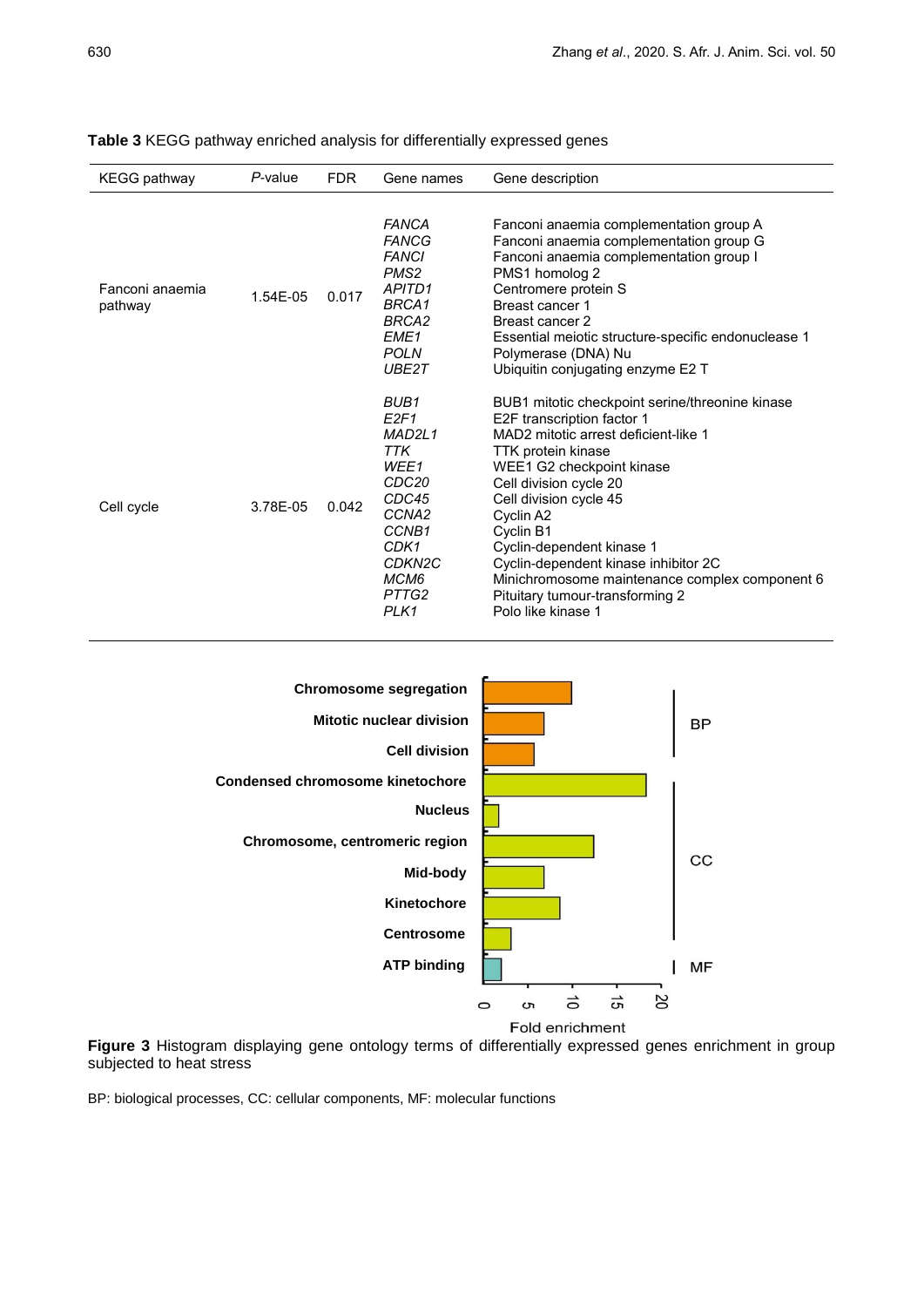

\*Represents genes with significant differential expression (*P* <0.05)

After exposure to heat stress, the BW gain in YFC decreased by 9.9% and the BW gain ratio was 55.7%. In a study of chickens under heat stress conditions, the BW gain between 21 and 28 days of age in broilers decreased by 18% (Azad *et al.*[, 2010\)](#page-7-5). In Advanced Intercross Line chickens bred for thermotolerance [\(Deeb & Lamont, 2002\)](#page-7-6), exposure to heat stress resulted in a reduction of BW gain by 58.9% (Angelica *et al.*, 2015). The similarity of these rates suggests that YFC can adapt to high ambient temperatures [\(Deeb & Lamont, 2002;](#page-7-6) [Van Goor](#page-8-3) *et al.*, 2015). In poultry, relative weights of tissue are usually assessed as indicators of physiological development (Van *et al.*[, 2013\)](#page-8-4). Previous studies have shown that the heat stress-driven decline in the growth performance of fast-growing broilers has varying effects on organs, including the relative weight reduction of the spleen, thymus, bursa, and heart [\(Quinteirofilho](#page-8-5) *et al.*, [2010;](#page-8-5) [Zhang](#page-8-6) *et al.*, 2017), but no significant difference in relative heart weight was found in slow-growing chickens and YFC under chronic heat stress [\(Zhang](#page-8-6) *et al.*, 2017; [Zhang](#page-8-1) *et al.*, 2019). In the present study, the authors found that HWI was not affected significantly by chronic heat stress, and they observed normal physiological development of the liver in the treatment group YFC (Van *et al.*[, 2013\)](#page-8-4). In birds, body temperature is commonly recorded in the rectum [\(Poole & Stephenson, 1977\)](#page-8-7) and the current result is in line with previous studies, which showed that chicken body temperature increased significantly under heat stress [\(Cooper & Washburn, 1998;](#page-7-7) [Feng, 2010;](#page-7-8) [Zhang](#page-8-0) *et al.*, 2020).

In contrast, only 37 DEG (FDR < 0.1) were identified in the heart transcriptome of YFC subjected to heat stress in a previous study [\(Zhang](#page-8-1) *et al.*, 2019). The current findings (596 DEG) suggest that the liver of YFC is more susceptible to heat stress than the heart. In terms of gene ontology, the biological processes affected by the DEG in the liver were related to chromosome segregation and cell division. A study on a hepatocellular cell line of male white Leghorns found that heat stress affected the expression of genes related to DNA replication, DNA repair, and chromosome segregation (Sun *et al.*[, 2015\)](#page-8-8). The KEGG pathway analysis of these DEG revealed the enrichment of the Fanconi anaemia pathway and the cell cycle pathway. Interestingly, while these DEG were up-regulated in the current experiment, the expression of DEG related to the cell cycle had previously been down-regulated in liver cell line of white Leghorn chickens under heat stress (Sun *et al.*[, 2015\)](#page-8-8). These results suggest that the response of tissues to heat stress is different from that of cell lines. This might be related to the genetic composition of the species, genomic variations, and the nature of heat stress (Sonna *et al.*, 2002).

The role of the Fanconi anaemia pathway and its proteins is to maintain genomic stability through responses to replication, and oxidative and mitotic stress [\(Palovcak](#page-8-9) *et al.*, 2017). For instance, *PMS2* is a mismatch repair gene, coding for a mismatch repair endonuclease, which maintains the stability of the genome by correcting the base mismatches and insertion-deletion mismatches during DNA replication and recombination [\(Sameer](#page-8-10) *et al.*, 2014). Replication stress occurs when the DNA secondary structure, DNA damage, or another factor, blocks the DNA replication mechanism and leads to stagnation [\(Cortez & David,](#page-7-9)  [2015\)](#page-7-9). Inter-strand crosslinks (ILCs) are one of the factors which can cause replication stress by completely blocking the progress of the replication fork and inhibiting DNA replication and RNA transcription [\(Clauson](#page-7-10) *et al.*[, 2013\)](#page-7-10). Fanconi anaemia proteins assist in the recovery of replication forks that were stalled because of ICLs. The product of the *FANCA* gene, which was up-regulated in the current study, has DNA-binding activity and regulates the activity of the crossover junction endonuclease *EME1* (encoded by the *EME1*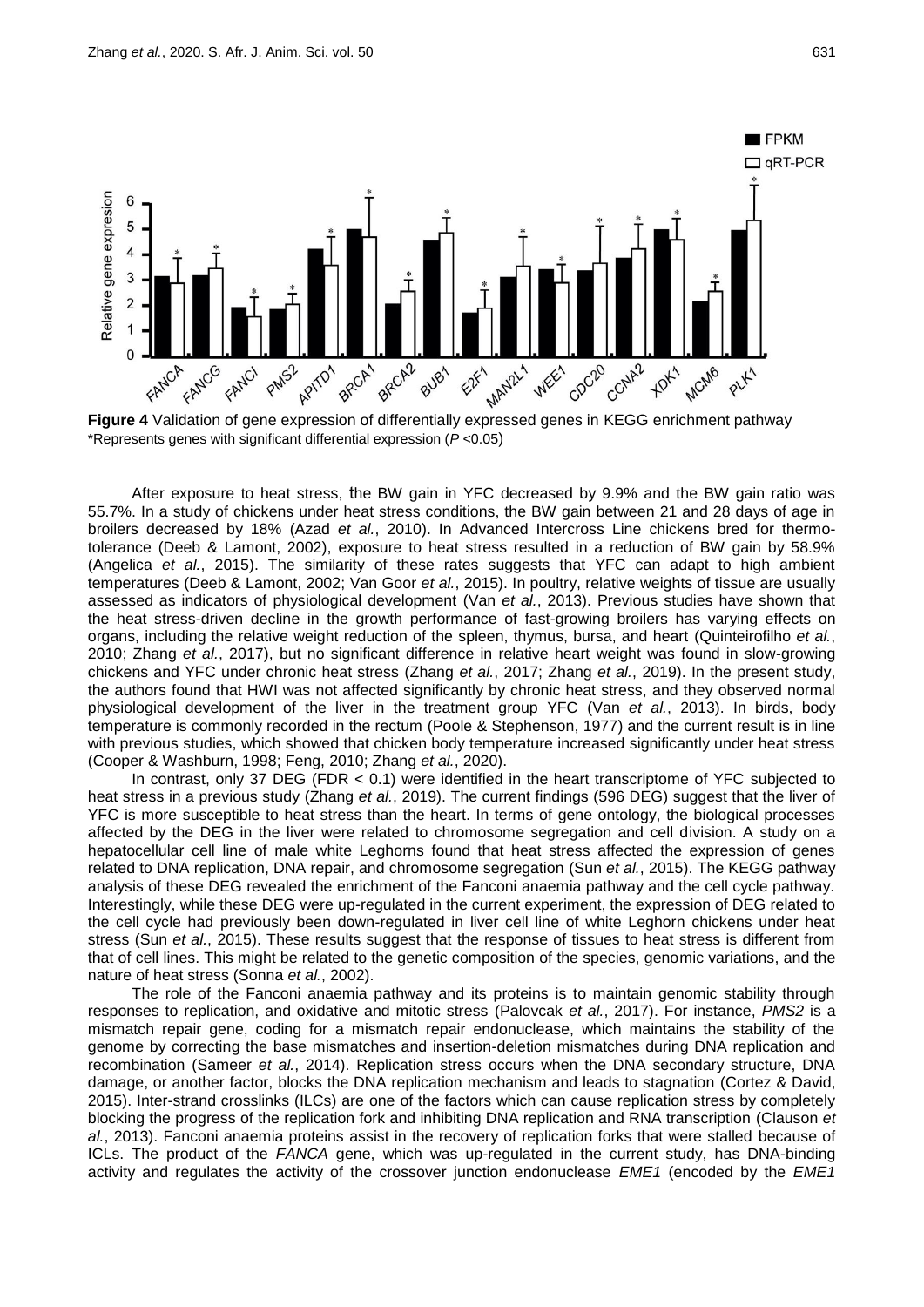gene, which was also up-regulated in the current results) in an ICL damage-dependent manner [\(Benitez](#page-7-11) *et al.*[, 2013\)](#page-7-11), which could help to verify ICL damage. The function of the *EME1* product is in DNA repair and maintaining genome integrity. An *EME1* deficiency has been shown to cause spontaneous genomic instability [\(Abraham, 2003\)](#page-7-12). Furthermore, the *POLN* gene codes for a DNA polymerase [\(Marini](#page-8-11) *et al.*, 2003), which participates in ICL repair [\(Bernard](#page-7-13) *et al.*, 2017; [Zietlow](#page-8-12) *et al.*, 2009).

Fanconi anaemia pathway proteins can also maintain genome stability by preventing oxidative damage. Reactive oxygen species (ROS) are a known source of DNA damage that can drive genomic instability. Exogenous ROS can arise from heat stress. Under the conditions of oxidation, the proteins coded for by *FANCA* and *FANCG* were induced to be monoubiquitinated (Park *et al.*[, 2004\)](#page-8-13). Fanconi anaemia proteins and UBE2T monoubiquitination have been shown to be necessary to limit DNA damage (Alpi *[et al.](#page-7-14)*, [2007\)](#page-7-14). The FANCG protein interacts with cytochrome P4502E1 to support the roles of Fanconi anaemia proteins in redox metabolism [\(Makoto](#page-8-14) *et al.*, 2002). Fanconi anaemia proteins, specifically FANCA, could protect the promoters of antioxidant genes from oxidative stress (Wei *et al.*[, 2012\)](#page-8-15).

The Fanconi anaemia pathway is also involved in the regulation of chromosomal abnormalities in mitosis to maintain chromosomal stability [\(Naim & Rosselli, 2009\)](#page-8-16). The current results indicate that one function of the Fanconi anaemia pathway may be to respond to a harmful cellular environment that is caused by oxidative damage. *FANCI* has been shown to be involved in maintaining chromosome stability [\(Dorsman](#page-7-15)  *et al.*[, 2014\)](#page-7-15). The *FANCA* gene was demonstrated to be related to genome stability in the G2/S phase of mitosis, and DNA replication in the S phase [\(Howlett](#page-7-16) *et al.*, 2005). The product of *BRCA1* is involved in the G2/M checkpoint activation and repair of DNA damage [\(Zhu & Dutta, 2006\)](#page-8-17). The gene APITD1 promotes the Fanconi anaemia proteins to chromatin. In the light of this research, the current results indicate that the upregulation of the genes related to the Fanconi anaemia pathway in the liver of YFC may be responsible for regulating gene stability in response to heat stress.

The current analysis of the up-regulated DEG related to the cell cycle pathway indicated that they may also be involved in regulating DNA replication, repair, and mitosis in response to heat stress. The process of eukaryotic cell proliferation includes G1, S, G2, and M phases [\(Bell & Dutta, 2002\)](#page-7-17). CDC45 codes for a DNA replication factor that participates in the activity of DNA helicase in *MCM6* ensures the correct loading of DNA polymerase, and is involved in the unwinding of DNA for initial DNA replication [\(Depamphilis](#page-7-18) *et al.*, [2006;](#page-7-18) Jeannine *et al.*, 2015). *CCNA2* is a highly conserved family of cyclins (Ko *et al.*[, 2013\)](#page-7-19), which regulate the initiation and progress of the S phase (Yam *et al.*[, 2002\)](#page-8-18) and interact with *CDK1* to regulate the cell cycle control of the G2/M transition (Arsic *et al.*[, 2012;](#page-7-20) [Pagano](#page-8-19) *et al.*, 1992). The product of the *PTTG1* gene is involved in the repair of DNA damage, and is up-regulated during cell replication [\(Vlotides](#page-8-20) *et al.*, 2007), and overexpression of the PTTG1 protein was shown to promote cell-cycle progression and cell proliferation [\(Zhang](#page-8-21) *et al.*, 1999) and it is considered a cell cycle regulator in the G1/S and G2/M transitions [\(Vlotides](#page-8-20) *et al.*[, 2007\)](#page-8-20). WEE1 has been shown to be a kinase involved in the cell cycle, regulating the G2 checkpoint block caused by DNA damage [\(Wang](#page-8-22) *et al.*, 2004) for pre-mitotic DNA repair [\(Raleigh & O'Connell, 2000\)](#page-8-23). The *MAD2L1* [\(Zhang & Lees, 2001\)](#page-8-24), *CDC20* (Shi *et al.*[, 2017\)](#page-8-25), *BUB1* (Kim *et al.*[, 2015\)](#page-7-21), and *TTK* (Yu *[et al.](#page-8-26)*, [2015\)](#page-8-26) code for the components of the spindle physical examination protein. These genes regulate the transition from the metaphase to the anaphase of the M phase by monitoring the attachment of sister chromatids to the spindle to ensure the fidelity of chromosome separation and genome stability [\(May &](#page-8-27)  [Hardwick, 2006\)](#page-8-27). The function of the product of *PLK1* is mainly to regulate the M phase [\(Takaki](#page-8-28) *et al.*, 2008). Depletion of *PLK1* has been shown to cause mitotic arrest [\(Lei & Erikson, 2008\)](#page-7-22), while the knockout of *PLK1* caused embryo death in mice (Lu *et al.*[, 2008\)](#page-8-29). In light of previous studies, the authors concluded that the up-regulation of the cell cycle genes observed in the liver of YFC is probably adaptive, and is responsible for the maintenance of normal DNA replication, repair and mitosis in liver under heat stress conditions.

### **Conclusion**

The current findings provide evidence for the transcriptomic regulation of heat stress responses in the liver of YFC. A total of 596 DEG were detected to be involved in the heat stress response of the YFC liver. The DEG associated with the Fanconi anaemia pathway may be involved in heat stress-related genome stability. Meanwhile, the DEG associated with the cell cycle pathway may be involved in DNA replication, repair, and mitosis during cell proliferation. In the present study, these DEG were up-regulated in the heat stress group. The authors concluded that these genes may be involved in improving the stability of the YFC liver genome and may control the physiological response to heat stress. The current results provide insight into the potential mechanisms of YFC to protect against this important environmental stressor. In addition, this study should provide important insight into future efforts to improve the ability of species to withstand heat stress through genome-wide association studies and breeding.

### **Acknowledgments**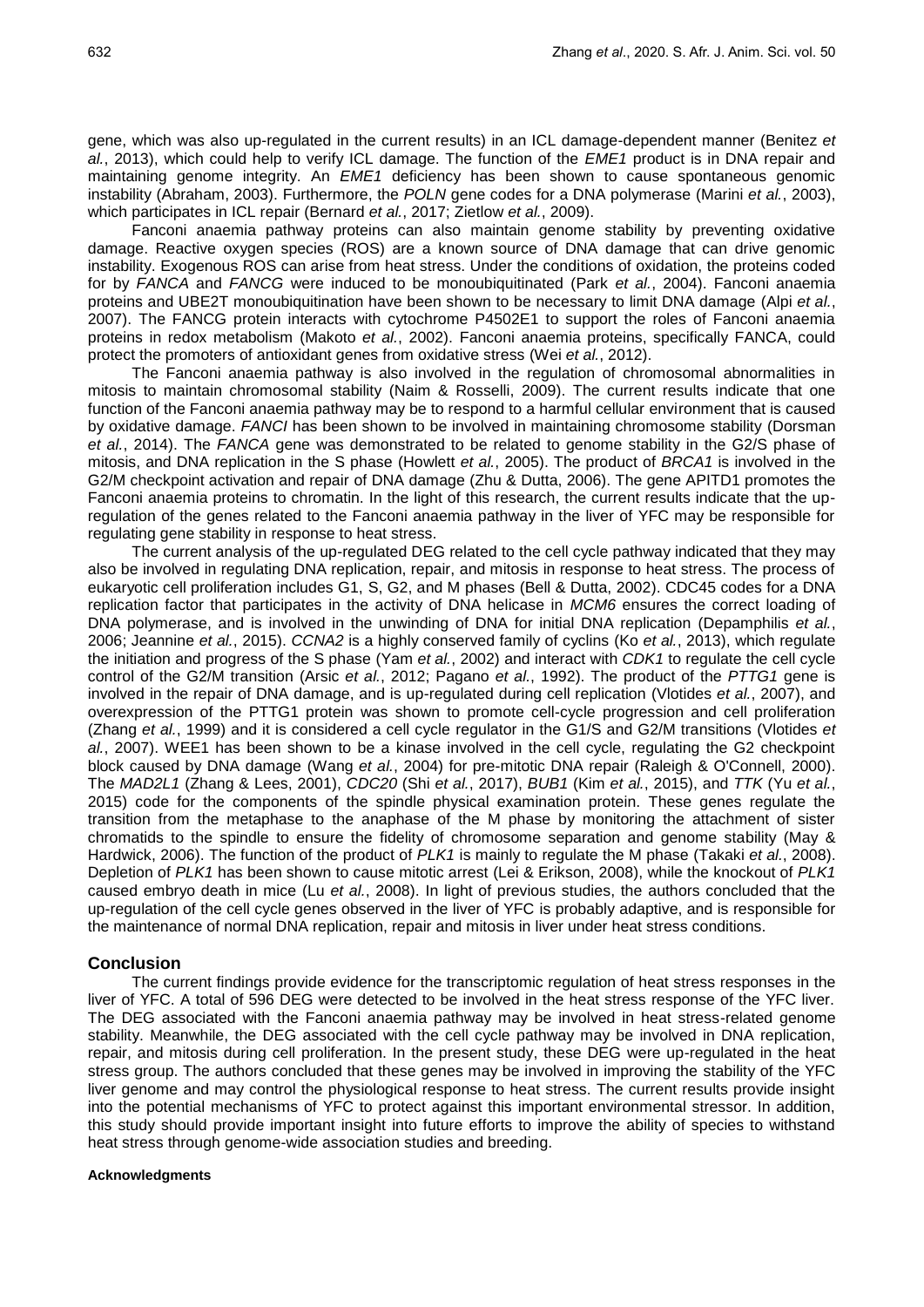Work was financed by Guangdong Ocean University Research System, project no. 101402/R17030, 100102/524000087290, 101401/570119049 and Animal Genetics Resources Protection and Utilization Project in 2019 of Beijing (20190306111108).

#### **Authors' Contributions**

YZY and QZ designed the study, QZ, YQL and ZWC performed the experiment. QZ and YQL analysed the data. QZ contributed to the writing of the manuscript. All the authors agreed with the final version to be submitted.

#### **Conflict of Interest Declaration**

The authors certify they have no conflicting interests regarding the material discussed in the manuscript.

#### **References**

- <span id="page-7-12"></span>Abraham, J., 2003. EME1 is involved in DNA damage processing and maintenance of genomic stability in mammalian cells. Embo. J. 22, 6137-6147.
- <span id="page-7-14"></span>Alpi, A.F., Langevin, F., Mosedale, G., Machida, Y.J., Dutta, A. & Patel, K.J., 2007. UBE2T, the Fanconi anemia core complex, and FANCD2 are recruited independently to chromatin: A basis for the regulation of FANCD2 monoubiquitination. Mol. Cell. Biol. 27, 8421-8430.
- <span id="page-7-2"></span>Anders, S. & Huber, W., 2010. Differential expression analysis for sequence count data. Genome Biol. 11, 1-12.
- <span id="page-7-20"></span>Arsic, N., Bendris, N., Peter, M., Begon-Pescia, C., Rebouissou, C., Gadéa, G., Bouquier, N., Bibeau, F., Lemmers, B. & Blanchard, J.M., 2012. A novel function for cyclin A2: Control of cell invasion via RhoA signaling. J. Cell Biol. 196, 147-162.
- <span id="page-7-5"></span>Azad, K.M.A., Kikusato, M., Hoque, A.M, & Toyomizu, M., 2010. Effect of chronic heat stress on performance and oxidative damage in different strains of chickens. J. Poult. Sci. 47, 333-337.
- <span id="page-7-17"></span>Bell, S.P. & Dutta, A., 2002. DNA replication in eukaryotic cells. Annu. Rev. Biochem. 71, 333.
- <span id="page-7-11"></span>Benitez, A., Yuan, F., Nakajima, S., Wei, L., Qian, L., Myers, R., Hu, J.J., Lan, L. & Zhang, Y., 2013. Damage-dependent regulation of MUS81-EME1 by fanconi anemia complementation group A protein. Nucleic Acids Res. 42, 1671- 1683.
- <span id="page-7-13"></span>Bernard, F., Althaus, I., Fisher, A., Jasty, V. & Canman, C., 2017. The role of DNA polymerase Nu and Zeta in the repair of DNA interstrand crosslinks. The FASEB J. 31, 994-996.
- <span id="page-7-10"></span>Clauson, C., Scharer, O.D. & Niedernhofer, L., 2013. Advances in understanding the complex mechanisms of DNA interstrand cross-link repair. Cold Spring Harbor Perspect. Biol. 5, a012732.
- Coble, D.J., Fleming, D., Persia, M.E., Ashwell, C.M., Rothschild, M.F., Schmidt, C.J. & Lamont, S.J., 2014. RNA-seq analysis of broiler liver transcriptome reveals novel responses to high ambient temperature. BMC Genomics, 15, 1-12.
- <span id="page-7-7"></span>Cooper, M.A. & Washburn, K.W., 1998. The relationships of body temperature to weight gain, feed consumption, and feed utilization in broilers under heat stress. Poult. Sci. 77, 237-242.
- <span id="page-7-9"></span>Cortez, D., 2015. Preventing replication fork collapse to maintain genome integrity. DNA Repair. 32, 149-157.
- <span id="page-7-6"></span>Deeb, N. & Lamont, S.J., 2002. Genetic architecture of growth and body composition in unique chicken populations. J. Hered. 93, 107.
- <span id="page-7-18"></span>Depamphilis, M.L., Blow, J.J., Ghosh., S, Saha, T., Noguchi, K. & Vassilev, A., 2006. Regulating the licensing of DNA replication origins in metazoa. Curr. Opin. Cell Biol. 18, 231-239.
- <span id="page-7-15"></span>Dorsman, J.C., Levitus, M., Rockx, D., Rooimans, M.A., Oostra, A.B., Haitjema, A., Bakker, S.T., Steltenpool, J., Schuler, D. & Mohan, S., 2014. Identification of the Fanconi anemia complementation group I gene, *FANCI*. Cell. Oncol. 29, 211-218.
- <span id="page-7-8"></span>Feng, E.J., 2010. Effects of different acute high ambient temperatures on function of hepatic mitochondrial respiration, antioxidative enzymes, and oxidative injury in broiler chickens. Poult. Sci. 89, 115-122.
- <span id="page-7-16"></span>Gerhardt, J., Guler, G.D. & Fanning, E., 2015. Human DNA helicase B interacts with the replication initiation protein CDC45 and facilitates CDC45 binding onto chromatin. Exp. Cell Res. 334, 283-293
- Howlett, N.G., Toshiyasu, T., Durkin, S.G., D'Andrea, A.D. & Glover, T.W., 2005. The Fanconi anemia pathway is required for the DNA replication stress response and for the regulation of common fragile site stability. Hum. Mol. Genet. 14, 693-701.
- Huang, D.W., Sherman, B.T. & Lempicki, R.A., 2009. Bioinformatics enrichment tools: paths toward the comprehensive functional analysis of large gene lists. Nucleic Acids Res. 27(1), 1-13.
- <span id="page-7-4"></span>Kanehisa, M. & Goto, S., 1999. KEGG: Kyoto Encyclopedia of genes and genomes. Nucleic Acids Res. 28, 27-30.
- <span id="page-7-1"></span>Kim, D., Langmead, B. & Salzberg, S.L., 2015. HISAT: A fast spliced aligner with low memory requirements. Nat. Methods, 12, 357-360.
- <span id="page-7-21"></span>Kim, H.H., Song, H.K., Lee, B.J. & Park, S.J., 2015. Structural stability of CD1 domain of human mitotic checkpoint serine/threonine-protein kinase, Bub1. J. Kor. Magn. Reson. 19,88-94.
- <span id="page-7-19"></span>Ko, E., Kim, Y., Cho, E.Y., Han, J., Shim, Y.M., Park, J. & Kim, D.H., 2013. Synergistic effect of BCL-2 and Cyclin A2 on adverse recurrence-free survival in stage I non-small cell lung cancer. Ann. Surg. Oncol. 20, 1005-1012.
- <span id="page-7-22"></span>Lei, M. & Erikson, R.L., 2008. PLK1 depletion in nontransformed diploid cells activates the DNA-damage checkpoint. Oncogene. 27, 3935-3943.
- <span id="page-7-0"></span>Lin, H., Decuypere, E. & Buyse, J., 2006. Acute heat stress induces oxidative stress in broiler chickens. Comp. Biochem. Physio. A Mol. Integr. Physiol. 144, 11-17.
- <span id="page-7-3"></span>Livak, K.J. & Schmittgen, T.D., 2001. Analysis of relative gene expression data using real-time quantitative PCR and the 2(<sup>−ΔΔCT</sup>) Method. Methods 25, 402-408.